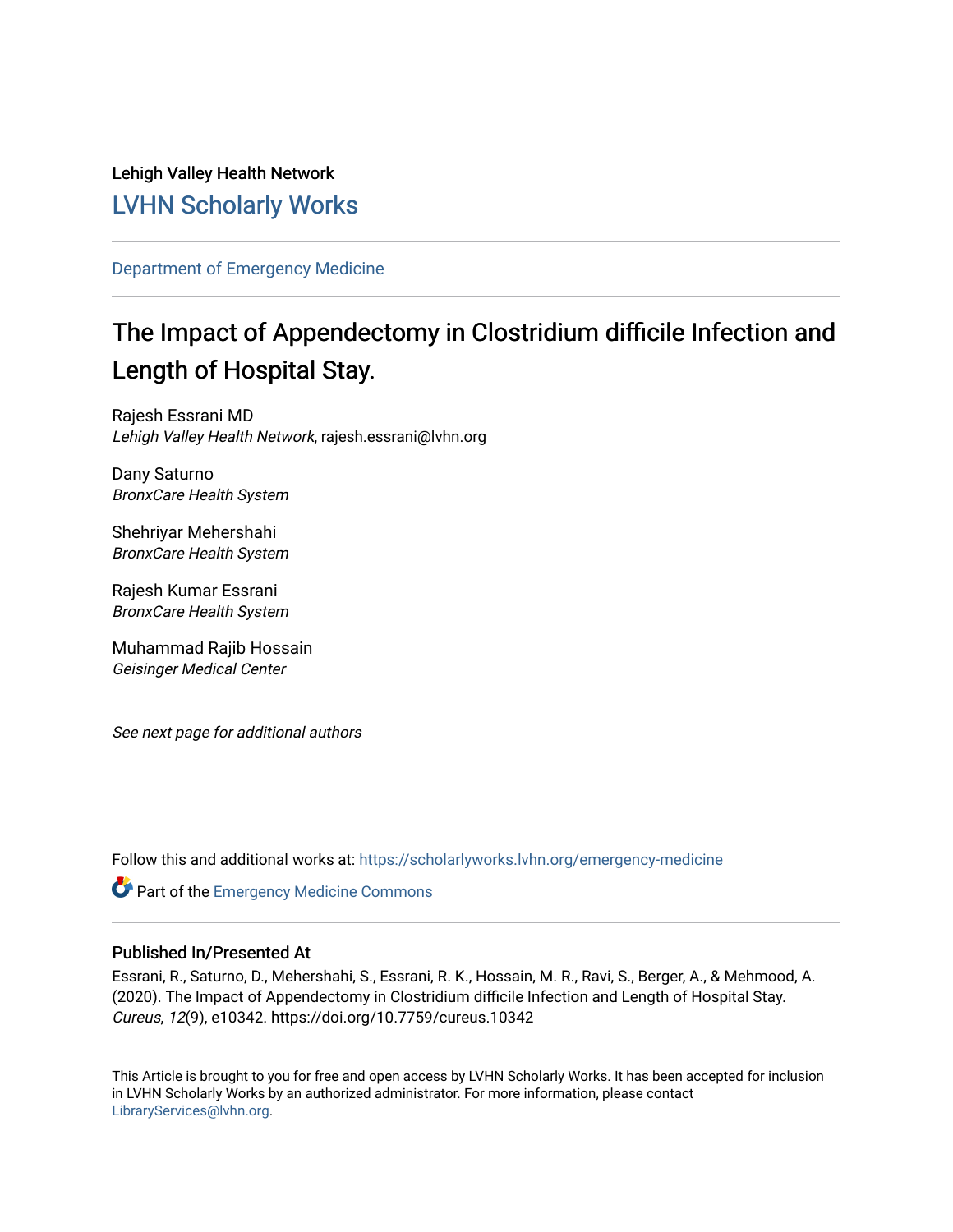# Authors

Rajesh Essrani MD, Dany Saturno, Shehriyar Mehershahi, Rajesh Kumar Essrani, Muhammad Rajib Hossain, Shri Jai Kirshan Ravi, Andrea Berger, and Asif Mehmood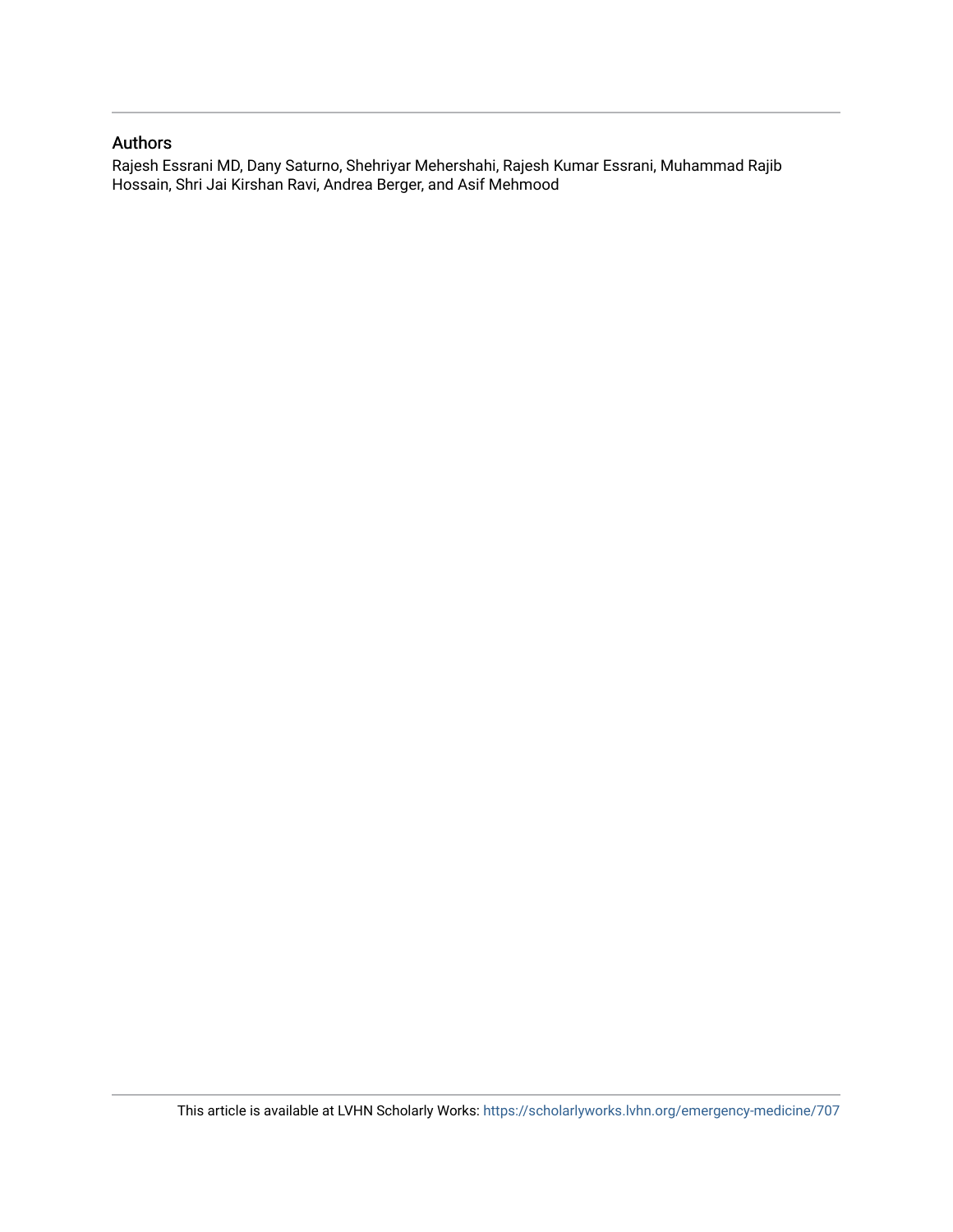# The Impact of Appendectomy in Clostridium difficile Infection and Length of Hospital Stay

Rajesh Essrani, Dany Saturno, [...], and Asif Mehmood

# Abstract

#### Introduction

We aim to investigate Clostridium difficile infection (CDI) recurrence, severity, complications, and length of hospital stay in patients with and without prior history of appendectomy who were admitted to the hospital with CDI.

#### Method

We analyzed retrospective data for 862 patients, 18 years and older, with C. difficile inpatients diagnosed between January 1, 2017 and December 31, 2018 and sorted into two groups, with or without prior appendicectomy, to look for outcomes such as recurrence, hospital stay, complications, and related death in each group and use statistical analysis for comparison.

#### Result

There were 862 patients admitted with CDI, of which 122 (14.2%) had a prior history of appendectomy and 740 (85.8%) did not. Patients with an appendectomy prior were older (median age of 75 vs. 69,  $p = 0.0033$ ) and had a higher proportion of females (68.9% vs. 53.6%,  $p = 0.0017$ ).

C. difficile recurrence in prior appendicectomy group vs. no appendectomy group was 12.3% and 9.3%, respectively, but no statistical difference was noted ( $p = 0.28$ ). Also, there was no statistical difference in complications like ileus, colectomy, and mortality related to CDI in both groups. However, patients with appendectomies had significantly shorter hospital stays during C. difficile admission compared to patients without appendectomies (median of six days vs. seven days,  $p = 0.0014$ ).

#### Conclusion

Our study shows that there is no statistical difference in the recurrence, severity, and complications of CDI in the presence or absence of the appendix but remarkably noted that people with prior appendicectomy had a shorter hospital stay.

**Keywords:** clostridium difficile, clostridium difficile infection, abdominal pain, antibiotics

# Introduction

Clostridium difficile infection (CDI) is one of the most common infectious etiology of hospital-acquired (nosocomial) infections in hospitalized patients [\[1\]](#page-5-0). The generally accepted theory for the pathogenesis of C. difficile involves the disruption of normal intestinal flora, typically in the setting of prior antibiotic use, which allows C. difficile to proliferate [\[2](#page-5-1)]. The clinical spectrum of CDI ranges from mild diarrhea to fulminant colitis with shock, ileus, toxic megacolon, and death [\[3](#page-5-2)[,4](#page-5-3)]. Recurrent CDI is defined by the resolution of CDI symptoms while on appropriate therapy, followed by the reappearance of symptoms within two to eight weeks after treatment has been stopped [[1](#page-5-0)]. There are several risk factors for CDI and recurrence, such as age greater than 65 years, prolonged hospital stays, use of antibiotics other than C. difficile therapy, use of antacid, or immunosuppressive medications [\[5](#page-5-4)-[7\]](#page-5-5). These risk factors suggest that the interaction between the host immunity and colonic flora disruption plays a significant role in CDI severity, recurrence, and length of stay.

The vermiform appendix is theorized to serve as a microbial reservoir and plays a vital role in the maintenance of colonic bacteria after serious gut infections [\[8,](#page-5-6)[9\]](#page-5-7). The idea that the appendix has the ideal environment to maintain enteric bacteria in biofilms is reasonable, and its role in immune protection may be based upon providing normal colonic flora in times of need [\[8](#page-5-6)[,9](#page-5-7)].

We aim to investigate CDI recurrence, severity, complications, and length of hospital stay in patients with and without prior history of appendectomy who were admitted to the hospital with CDIs.

This article was presented as a poster presented at Digestive Disease Week, Chicago, IL, USA (Essrani, R. Mehershahi, S. Hossain, MR. Ravi, SJK, Berger, A. Mehmood, A. The Impact of Appendectomy in Clostridium Difficile Infection and Length of Hospital Stay; May 2020).

# Materials and methods

We analyzed retrospective data for 862 patients, 18 years and older, with C. difficile inpatients diagnosed between January 1, 2017 and December 31, 2018. The study was approved by the Institutional Review Board. The requirement of informed consent was waived at the time of approval due to the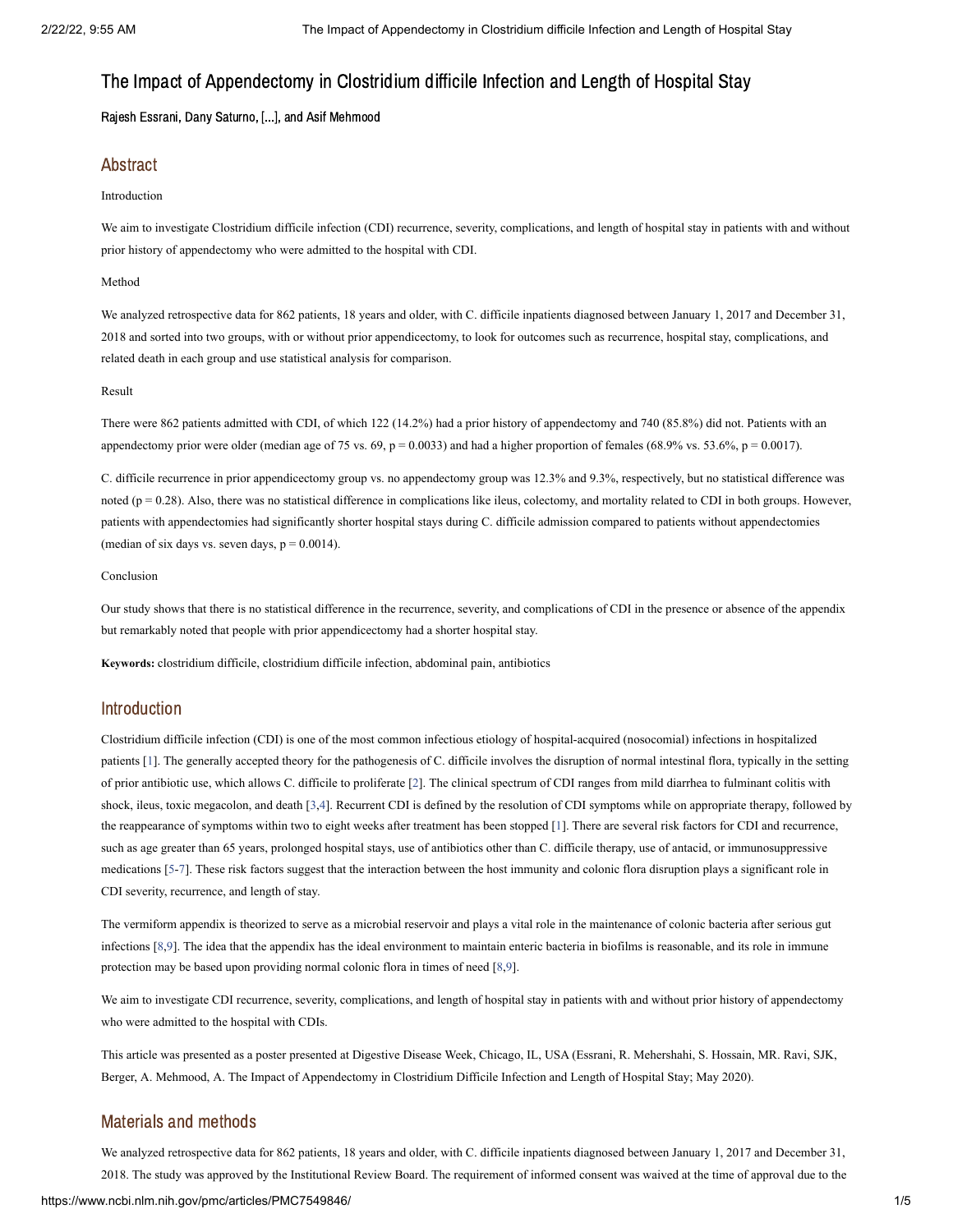#### 2/22/22, 9:55 AM The Impact of Appendectomy in Clostridium difficile Infection and Length of Hospital Stay

retrospective design. The charts of 87 patients who had been identified with a reoccurrence of C. difficile after their index admission were manually reviewed by the investigator to confirm the reoccurrence and to assess if a patient was treated with a fecal microbiota transplant (FMT). Baseline characteristics were compared using Student's t-tests, Wilcoxon rank-sum tests, or Pearson's chi-square and Fisher's exact tests. Mortality was compared using Kaplan-Meier curves and log-rank tests. Due to high post-discharge patient mortality complications of C. difficile and reoccurrence were analyzed using Fine-Gray subdistribution hazard models where death was treated as a competing risk. Linear regression models with a natural log transformation of hospital length of stay were used to estimate the percentage decrease in stay days for patients with a prior appendectomy compared to those without. Results are also reported from a multivariable model adjusted for age and sex.

# **Results**

There were 862 patients admitted with CDIs, of which 122 (14.2%) had a prior history of appendectomy and 740 (85.8%) did not. The median age at the time of admission was 70 years and 55.8% were female. Patients with an appendectomy prior were older (median age of 75 years vs. 69, p = 0.0033) and had a higher proportion of females (68.9% vs. 53.6%,  $p = 0.0017$ ). Groups were similar with respect to body mass index (BMI), lab values, blood pressure, and comorbid conditions [\(Table](https://www.ncbi.nlm.nih.gov/pmc/articles/PMC7549846/table/TAB1/?report=objectonly) 1).

| Table 1                                                                                               |              |
|-------------------------------------------------------------------------------------------------------|--------------|
| Comparison of Baseline Demographic and Clinical Character<br><b>History of Appendectomy</b>           |              |
|                                                                                                       |              |
| C. difficile, Clostridium difficile; IQR, interquartile range; BML b<br>cell; SD, standard deviation. |              |
|                                                                                                       | All Patients |
| Number of patients, n                                                                                 |              |

#### [Table](https://www.ncbi.nlm.nih.gov/pmc/articles/PMC7549846/table/TAB1/?report=objectonly) 1

#### Comparison of Baseline Demographic and Clinical Characteristics of Patients With and Without Prior History of Appendectomy

There was no statistical difference in complications like ileus, colectomy, and recurrence of CDI in both groups. A total of 33 patients (27.3%) with a history of appendectomy died during the study period compared to 264 patients (35.9%) without an appendectomy (log-rank p-value = 0.0736). Patients with appendectomies had significantly shorter hospital stays during C. difficile admission compared to those without appendectomies (median of six days vs. seven days,  $p = 0.0014$ ) (Table [2](https://www.ncbi.nlm.nih.gov/pmc/articles/PMC7549846/table/TAB2/?report=objectonly)).

| Table 2                                                   |           |                              |
|-----------------------------------------------------------|-----------|------------------------------|
|                                                           |           |                              |
| Comparison of Outcomes for Patients With and Without Prin |           |                              |
| IOR, interquartile range.                                 |           |                              |
|                                                           |           |                              |
|                                                           |           |                              |
|                                                           |           |                              |
|                                                           |           | All Patients Appendectorsy B |
| Number of patients, n                                     | BC        | 122                          |
| Dept. n (%)                                               | 84 (9.7%) | 14 (11.5%)                   |
| Megacolon, a (%)                                          | 0.49.0% 1 | 0.13.0%)                     |

#### [Table](https://www.ncbi.nlm.nih.gov/pmc/articles/PMC7549846/table/TAB2/?report=objectonly) 2

### **Comparison of Outcomes for Patients With and Without Prior History of Appendectomy**

Patients with a prior appendectomy stayed 23.4% fewer days in the hospital compared to patients without appendectomies (95% CI: -33.4%, -9.6%). After adjusting for age and sex, patients who had a prior appendectomy stayed 23.3% fewer days in the hospital (95% CI: -34.3%, -10.6%).

A total of 84 patients experienced a reoccurrence of C. difficile, of which 15 (17.9%) had appendectomies prior and 69 (82.1%) did not. One appendectomy patient and three non-appendectomy patients received an FMT. All four patients received an OpenBiome transplant. Patients did not differ with respect to baseline characteristics or if they received FMT (Table [3\)](https://www.ncbi.nlm.nih.gov/pmc/articles/PMC7549846/table/TAB3/?report=objectonly).



#### [Table](https://www.ncbi.nlm.nih.gov/pmc/articles/PMC7549846/table/TAB3/?report=objectonly) 3

**Comparison of Patients With and Without Prior History of Appendectomy Who Experienced Reoccurrence**

# **Discussion**

C. difficile colitis is a highly prevalent infection cause by an anaerobic, gram-positive, spore-forming bacteria known as C. difficile. The CDI has a wide spectrum of clinical presentation ranging from non-severe, severe to a fulminant colitis [[3,](#page-5-2)[4,](#page-5-3)[10](#page-5-8)]. An epidemiologic study conducted in 2011 identified 453,000 cases and 29,000 deaths associated with CDI [[11\]](#page-6-0).

It has been hypothesized that the appendix serves as a microbial reservoir and plays a vital role in the maintenance of colonic bacteria after serious gut infections; therefore, there is the impression that patients who underwent appendectomy are at a higher risk of developing recurrent infection but not initial onset of C. difficile-associated colitis [[12](#page-6-1)].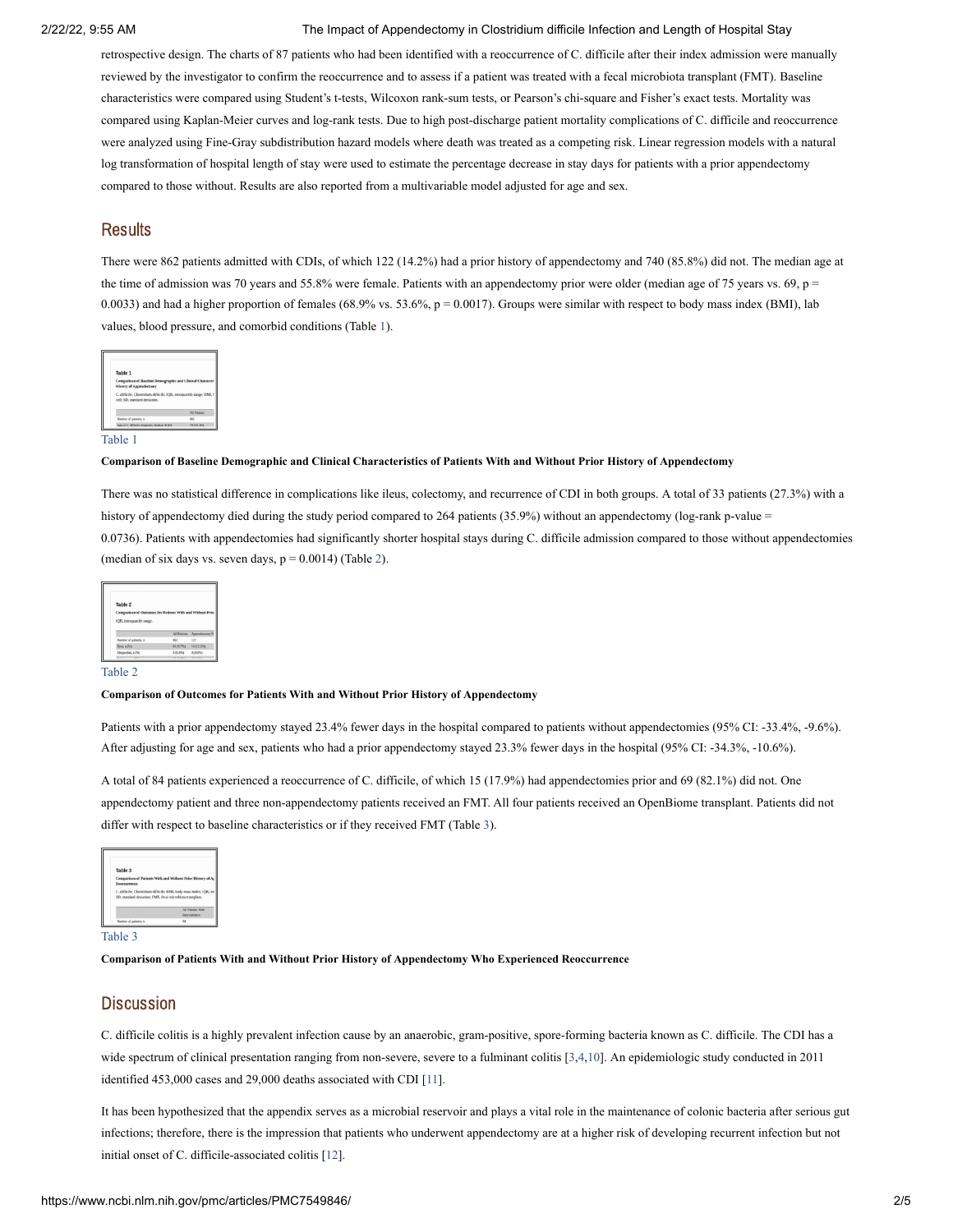#### 2/22/22, 9:55 AM The Impact of Appendectomy in Clostridium difficile Infection and Length of Hospital Stay

Current data demonstrate conflicting evidence on repercussions of a prior appendectomy on CDI. According to Im et al., patients who had an appendectomy done were found to have an increased risk of recurrent CDI and were also associated with a more severe clinical course [\[13](#page-6-2)]. In contrast, Franko et al. found no effect of appendectomy status on recurrence of CDI [\[14\]](#page-6-3). The aim of our study was to determinate CDI recurrence, severity, complications, and length of hospital stay in patients with and without prior history of appendectomy who were admitted to the hospital with CDIs.

As mentioned in the results, among 862 patients who were included in the study, only 122 patients had an appendectomy done in the past, and no statistical difference in the incidence of recurrence was found between the two groups (15 patients with prior appendectomy who represent 12.3% of this subgroup and 69 patients without appendectomy who represent 9.3% of this subgroup had recurrent CDI). Older age, renal failure, and underlying comorbidities are frequent risk factors for complicated CDI [[15\]](#page-6-4). In our subgroup with prior appendectomy, the median age was 75 years, which was higher compared to the non-appendectomy group that was 69 years. This could be a confounding factor that may have created a difference between the two groups, contraintuitive to what would be expected the group post appendectomy would be at a higher risk for recurrence (explained by their age and by appendectomy itself) compared to non-appendectomy group, but our results as mentioned before showed no difference. Data from multiple studies have suggested a possible protective role of the appendix.

The appendix has been described as a well-known site of production of IgA, the predominant immunoglobulin in the gut associated lymphoid tissue (GALT) system [[16\]](#page-6-5). Several studies have pointed to an association between IgA levels and C. difficile colonization and infection [[17](#page-6-6)]. According to Azrad et al., serum IgA was shown to block inflammatory response by suppression of phagocytosis, chemotaxis, and cytokine production [[18\]](#page-6-7). Considering this information, it would be expected that the non-appendectomy patients would have a less severe form of this infection and therefore have a shorter length of stay compared to the appendectomy patients. In contrast, our study found that patients with appendectomies had significantly shorter hospital stays compared to patients without appendectomies. We can imply this difference could be related to faster response to treatment in the case of appendectomized patients. Because of the lack of good evidence on the subject, we suggest further study on the matter.

The study has several limitations as it was a retrospective study, with a relatively small sample size that reflects only those that came in our hospital from January 1, 2017 and December 31, 2018. Due this we were not able to do stratified analysis to rule out other confounding factors, such as difference on age, proton pump inhibitor (PPI) consumption, enteral feeding, and gastrointestinal surgery.

# **Conclusions**

Despite what has been described in previous studies, we found there is no statistical difference in the recurrence, severity, and complications of CDI in the presence or absence of the appendix but remarkably noted that people with prior appendicectomy had a shorter hospital stay. Most of literature on this subject is based on observational data and retrospective studies that limits external validity of the data; further, prospective studies are warranted to validate the result.

## **Notes**

The content published in Cureus is the result of clinical experience and/or research by independent individuals or organizations. Cureus is not responsible for the scientific accuracy or reliability of data or conclusions published herein. All content published within Cureus is intended only for educational, research and reference purposes. Additionally, articles published within Cureus should not be deemed a suitable substitute for the advice of a qualified health care professional. Do not disregard or avoid professional medical advice due to content published within Cureus.

The authors have declared that no competing interests exist.

# Human Ethics

Consent was obtained by all participants in this study. Geisinger Institutional Review Board issued approval 2019-0184. Your protocol was reviewed and it was determined that your research protocol meets the criteria for EXEMPTION.

# Animal Ethics

Animal subjects: All authors have confirmed that this study did not involve animal subjects or tissue.

# Article information

Cureus. 2020 Sep; 12(9): e10342. Published online 2020 Sep 9. doi: [10.7759/cureus.10342](https://dx.doi.org/10.7759%2Fcureus.10342)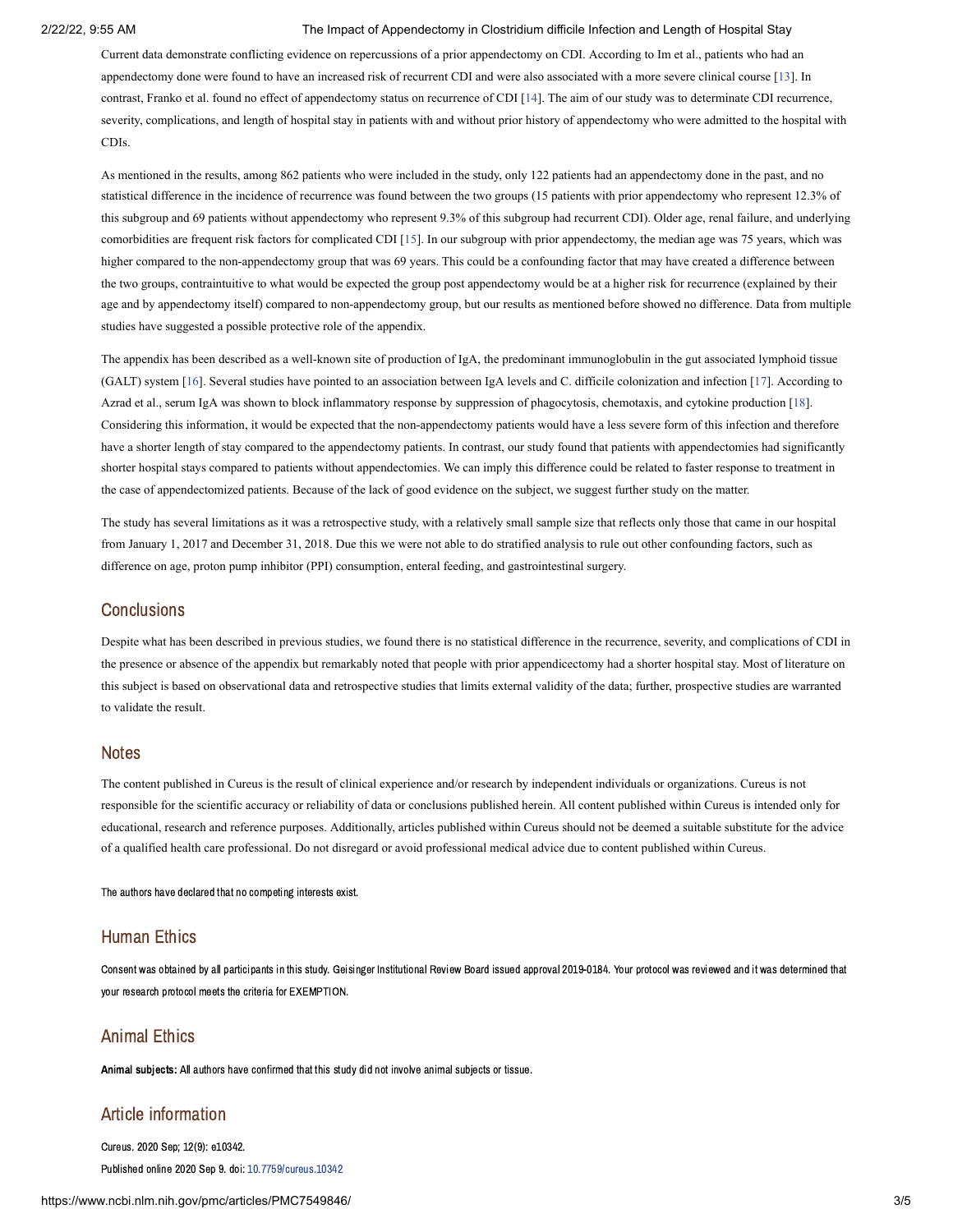#### PMCID: PMC7549846

#### PMID: [33062466](https://www.ncbi.nlm.nih.gov/pubmed/33062466)

Monitoring Editor: Alexander Muacevic and John R Adler

Rajesh [Essrani,](https://www.ncbi.nlm.nih.gov/pubmed/?term=Essrani%20RK%5BAuthor%5D&cauthor=true&cauthor_uid=33062466) <sup>DCh</sup>,2 Dany [Saturno,](https://www.ncbi.nlm.nih.gov/pubmed/?term=Saturno%20D%5BAuthor%5D&cauthor=true&cauthor_uid=33062466)<sup>3</sup> Shehriyar [Mehershahi](https://www.ncbi.nlm.nih.gov/pubmed/?term=Mehershahi%20S%5BAuthor%5D&cauthor=true&cauthor_uid=33062466),<sup>4</sup> Rajesh Kumar Essrani,<sup>5</sup> [Muhammad](https://www.ncbi.nlm.nih.gov/pubmed/?term=Hossain%20MR%5BAuthor%5D&cauthor=true&cauthor_uid=33062466) Rajib Hossain,<sup>6</sup> Shri Jai [Kirshan](https://www.ncbi.nlm.nih.gov/pubmed/?term=Ravi%20SJ%5BAuthor%5D&cauthor=true&cauthor_uid=33062466) Ravi,<sup>7</sup> [Andrea](https://www.ncbi.nlm.nih.gov/pubmed/?term=Berger%20A%5BAuthor%5D&cauthor=true&cauthor_uid=33062466) Berger,<sup>8</sup> and Asif [Mehmood](https://www.ncbi.nlm.nih.gov/pubmed/?term=Mehmood%20A%5BAuthor%5D&cauthor=true&cauthor_uid=33062466)<sup>1,9</sup>

 $^{\text{1}}$  Internal Medicine, Geisinger Medical Center, Danville, USA  $^2$  Internal Medicine, Lehigh Valley Health Network, Allentown, USA <sup>3</sup> General Internal Medicine, BronxCare Health System, Bronx, USA <sup>4</sup> Gastroenterology, BronxCare Health System, Bronx, USA  $^5$  Internal Medicine, Bronx Lebanon Hospital Center, Bronx, USA  $^6$  Hospital Medicine, Geisinger Medical Center, Danville, USA  $^7$  General Internal Medicine, Guthrie Robert Packer Hospital, Savre, USA <sup>8</sup> Biostatistics, Geisinger Medical Center, Danville, USA  $^9$  Internal Medicine, Abington Hospital - Jefferson Health, Abington, USA  $\boxtimes$ Corresponding author. Rajesh Essrani [raj1\\_essrani@hotmail.com](mailto:dev@null) Received 2020 Jul 9; Accepted 2020 Aug 19. [Copyright](https://www.ncbi.nlm.nih.gov/pmc/about/copyright/) © 2020, Essrani et al.

This is an open access article distributed under the terms of the Creative Commons Attribution License, which permits unrestricted use, distribution, and reproduction in any medium, provided the original author and source are credited.

This article has been [cited](https://www.ncbi.nlm.nih.gov/pmc/articles/PMC7549846/citedby/) by other articles in PMC.

Articles from Cureus are provided here courtesy of Cureus Inc.

# References

<span id="page-5-0"></span>1. Clinical practice guidelines for Clostridium difficile infection in adults and children: 2017 Update by the Infectious Diseases Society of America (IDSA) and Society for Healthcare Epidemiology of America (SHEA) McDonald LC, Gerding DN, Johnson S, et al. <https://academic.oup.com/cid/article/66/7/e1/4855916> Clin Infect Dis. 2018;66:0. [[PMC free article\]](https://www.ncbi.nlm.nih.gov/pmc/articles/PMC6018983/?report=reader) [[PubMed](https://www.ncbi.nlm.nih.gov/pubmed/29462280)] [\[Google Scholar\]](https://scholar.google.com/scholar_lookup?journal=Clin+Infect+Dis&title=Clinical+practice+guidelines+for+Clostridium+difficile+infection+in+adults+and+children:+2017+Update+by+the+Infectious+Diseases+Society+of+America+(IDSA)+and+Society+for+Healthcare+Epidemiology+of+America+(SHEA)&volume=66&publication_year=2018&pages=0&)

<span id="page-5-1"></span>2. Epidemiology of Clostridium difficile-associated infections. Barbut F, Petit JC. Clin Microbiol Infect. 2001;7:405–410. [\[PubMed](https://www.ncbi.nlm.nih.gov/pubmed/11591202)] [\[Google Scholar](https://scholar.google.com/scholar_lookup?journal=Clin+Microbiol+Infect&title=Epidemiology+of+Clostridium+difficile-associated+infections&volume=7&publication_year=2001&pages=405-410&pmid=11591202&)]

<span id="page-5-2"></span>3. Recent advances in Clostridium difficile-associated disease. Monaghan T, Boswell T, Mahida YR. Postgrad Med J. 2009;85:152–162. [[PubMed](https://www.ncbi.nlm.nih.gov/pubmed/19351643)] [\[Google Scholar](https://scholar.google.com/scholar_lookup?journal=Postgrad+Med+J&title=Recent+advances+in+Clostridium+difficile-associated+disease&volume=85&publication_year=2009&pages=152-162&pmid=19351643&)]

<span id="page-5-3"></span>4. Recurrent Clostridium difficile diarrhea: characteristics of and risk factors for patients enrolled in a prospective, randomized, double-blinded trial. Fekety R, McFarland LV, Surawicz CM, Greenberg RN, Elmer GW, Mulligan ME. [https://academic.oup.com/cid/article/24/3/324/430693.](https://academic.oup.com/cid/article/24/3/324/430693) Clin Infect Dis. 1997;24:324– 333. [\[PubMed\]](https://www.ncbi.nlm.nih.gov/pubmed/9114180) [\[Google Scholar\]](https://scholar.google.com/scholar_lookup?journal=Clin+Infect+Dis&title=Recurrent+Clostridium+difficile+diarrhea:+characteristics+of+and+risk+factors+for+patients+enrolled+in+a+prospective,+randomized,+double-blinded+trial&volume=24&publication_year=1997&pages=324-333&pmid=9114180&)

<span id="page-5-4"></span>5. An update on diagnosis, treatment, and prevention of Clostridium difficile-associated disease. Aslam S, Musher DM. Gastroenterol Clin North Am. 2006;35:315–335. [\[PubMed\]](https://www.ncbi.nlm.nih.gov/pubmed/16880068) [\[Google Scholar](https://scholar.google.com/scholar_lookup?journal=Gastroenterol+Clin+North+Am&title=An+update+on+diagnosis,+treatment,+and+prevention+of+Clostridium+difficile-associated+disease&volume=35&publication_year=2006&pages=315-335&pmid=16880068&)]

6. Prospective derivation and validation of a clinical prediction rule for recurrent Clostridium difficile infection. Hu MY, Katchar K, Kyne L, et al. Gastroenterology. 2009;136:1206–1214. [[PubMed](https://www.ncbi.nlm.nih.gov/pubmed/19162027)] [\[Google Scholar\]](https://scholar.google.com/scholar_lookup?journal=Gastroenterology&title=Prospective+derivation+and+validation+of+a+clinical+prediction+rule+for+recurrent+Clostridium+difficile+infection&volume=136&publication_year=2009&pages=1206-1214&pmid=19162027&)

<span id="page-5-5"></span>7. Recent advances in Clostridium difficile-associated disease. T. Monaghan, T. Boswell, Y.R Y.R. Postgrad Med J. 85:152–162. [[PubMed](https://www.ncbi.nlm.nih.gov/pubmed/19351643)] [[Google Scholar\]](https://scholar.google.com/scholar_lookup?journal=Postgrad+Med+J&title=Recent+advances+in+Clostridium+difficile-associated+disease&volume=85&pages=152-162&)

<span id="page-5-6"></span>8. Biofilms in the large bowel suggest an apparent function of the human vermiform appendix. Randal Bollinger R, Barbas AS, Bush EL, Lin SS, Parker W. J Theor Biol. 2007;249:826–831. [\[PubMed\]](https://www.ncbi.nlm.nih.gov/pubmed/17936308) [[Google Scholar\]](https://scholar.google.com/scholar_lookup?journal=J+Theor+Biol&title=Biofilms+in+the+large+bowel+suggest+an+apparent+function+of+the+human+vermiform+appendix&volume=249&publication_year=2007&pages=826-831&pmid=17936308&)

<span id="page-5-7"></span>9. What is the function of the human vermiform appendix?. Evolution-based surgery: a new perspective in the Darwinian year 2009. Ansaloni L, Catena F, Pinna AD. <https://search.proquest.com/openview/3630a94dcb60f0d1179049cf9d65f1f3/1?pq-origsite=gscholar&cbl=1356341>. Eur Surg Res. 2009;43:67–71. [\[PubMed\]](https://www.ncbi.nlm.nih.gov/pubmed/19451721) [[Google Scholar\]](https://scholar.google.com/scholar_lookup?journal=Eur+Surg+Res&title=What+is+the+function+of+the+human+vermiform+appendix?.+Evolution-based+surgery:+a+new+perspective+in+the+Darwinian+year+2009&volume=43&publication_year=2009&pages=67-71&pmid=19451721&)

<span id="page-5-8"></span>10. Guidelines for diagnosis, treatment, and prevention of Clostridium difficile infections. Surawicz CM, Brandt LJ, Binion DG, et al. Am J Gastroenterol. 2013;108:478–498. [[PubMed\]](https://www.ncbi.nlm.nih.gov/pubmed/23439232) [\[Google Scholar](https://scholar.google.com/scholar_lookup?journal=Am+J+Gastroenterol&title=Guidelines+for+diagnosis,+treatment,+and+prevention+of+Clostridium+difficile+infections&volume=108&publication_year=2013&pages=478-498&pmid=23439232&)]